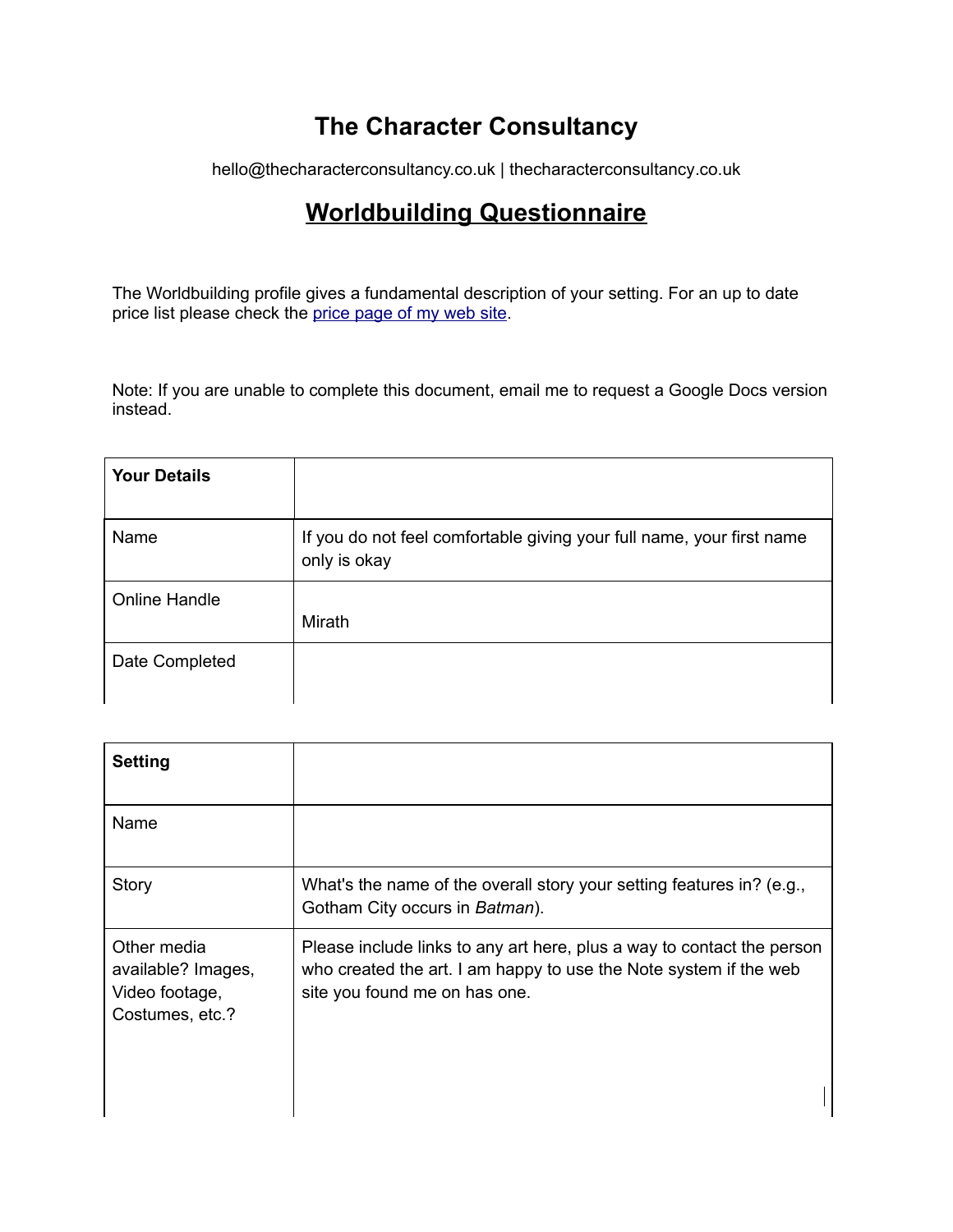| Order Type                                | No Frills / infographic / narrated video / consultation time                                                                             |
|-------------------------------------------|------------------------------------------------------------------------------------------------------------------------------------------|
|                                           | Extras: Artist Find / Extra Story                                                                                                        |
|                                           | Feel free to discuss this with me if needed!                                                                                             |
| What colours would<br>you like me to use? | This is the background and text colour scheme for Infographics and<br>videos, or the text colour scheme, wherever possible, in No Frills |

# **Interview**

Please add your comments in the spaces below. If any particular heading doesn't seem relevant you can skip it. Please bear in mind that I try to keep my write-ups a relatively manageable size.

Please note that I charge based on the amount of writing you send to me. This questionnaire contains 628 words, and I subtract this from the amount of words in this entire document before invoicing you.

#### **Geography**

Please feel free to send a map if you have one.

| Important countries and cities. Include capital<br>cities, if you have them, plus their populations               |                                                                                                                                                                                                                                               |
|-------------------------------------------------------------------------------------------------------------------|-----------------------------------------------------------------------------------------------------------------------------------------------------------------------------------------------------------------------------------------------|
| Major landmarks – natural (e.g., volcanoes,<br>lakes etc.) and unnatural (burned out nuclear<br>facilities, etc.) | Natural underground caves/hot springs/rivers,<br>the island chain is what remains of an ancient<br>volcano. Small mountain range to the East is<br>what's left of the crater - the Southern end<br>was further flattened for construction.    |
| Oceans and major rivers                                                                                           | Major rivers flowing from:<br>South to North, to the ocean from island<br>center<br>South to North-East, to the ocean from a<br>small mountain range in the East. Flows past<br>Gene's new home, used for making<br>navigation by air easier. |
| Where is your story based (if there is a<br>focus)?                                                               |                                                                                                                                                                                                                                               |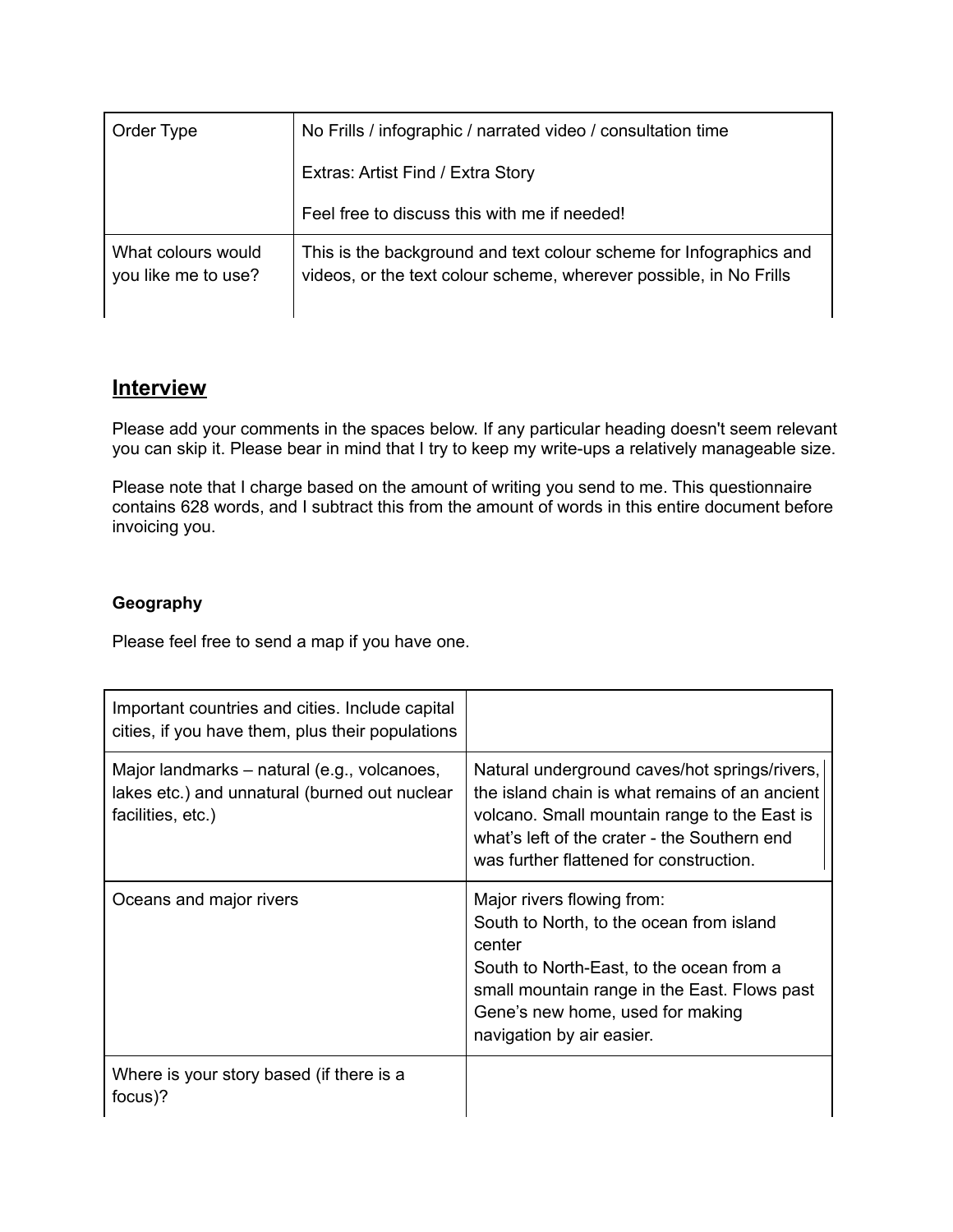| Climate in each of the important areas         | Tropical, outer edges are mostly sandy<br>beaches before going into the forest around<br>the middle. |
|------------------------------------------------|------------------------------------------------------------------------------------------------------|
| Any other details you feel you need to include |                                                                                                      |
|                                                |                                                                                                      |

## **Ecosystem**

Tell me about the plant and animal life in your world.

| <b>Plant life</b>                                                                                                | Mostly ferns and low-level shrubs/grasses,<br>aside from patches of forest. Rare mosses in<br>cave systems. |
|------------------------------------------------------------------------------------------------------------------|-------------------------------------------------------------------------------------------------------------|
| Dominant species (if any)                                                                                        |                                                                                                             |
| Predators (if applicable. You may need to<br>make the distinction of apex predators and<br>lower-rung predators) | Gene - and later their merdragon salt-<br>sneezing offspring                                                |
| Prey animals (if any)                                                                                            |                                                                                                             |
| Specialist species (if any don't fall into the<br>power dynamic of 'predator/prey')                              |                                                                                                             |
| Common species (is there a lot of any<br>particular species?)                                                    |                                                                                                             |
| Ocean life                                                                                                       | Fish! Of both small and big variety. Warm<br>waters too.                                                    |
| Major viruses and bacterial diseases                                                                             |                                                                                                             |
| <b>Artificial life</b>                                                                                           |                                                                                                             |
| Any other information you think I need to<br>know                                                                |                                                                                                             |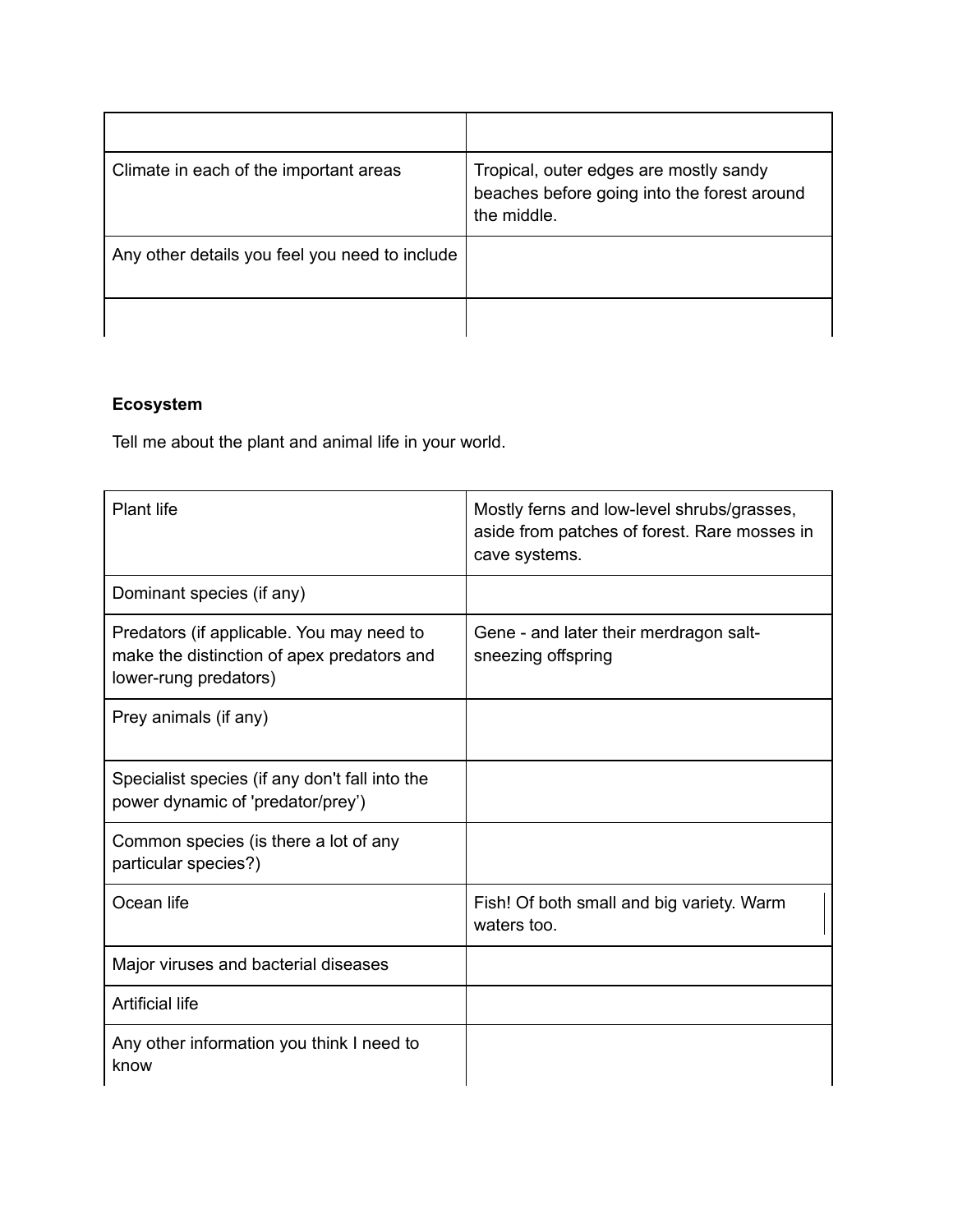### **History**

Tell me the 'life story' of the world you have created.

| Populations of major areas (in the current<br>day, and at times in the past that are relevant.<br>Also let me know when major cities were<br>founded) | Aside from the couple, the main island is<br>vastly uninhabited. |
|-------------------------------------------------------------------------------------------------------------------------------------------------------|------------------------------------------------------------------|
| Major wars                                                                                                                                            |                                                                  |
| Any other information you think I need to<br>know                                                                                                     |                                                                  |

#### **Culture**

Tell me about the lifestyles of the peoples in the world you have created.

| What foods do people like to eat (and are<br>there any rules about this, ie., are only the<br>nobility allowed to eat meat)? |  |
|------------------------------------------------------------------------------------------------------------------------------|--|
| What is your peoples' art like?                                                                                              |  |
| What languages do your peoples speak?                                                                                        |  |
| Do your peoples form into groups, and what<br>groups are these (e.g., families, businesses,<br>etc.) Tell me about these.    |  |
| How do different races, gender etc., manage<br>differences in culture?                                                       |  |
| Any other information you think I need to<br>know                                                                            |  |

### **Politics**

Tell me the current state of the world you have created.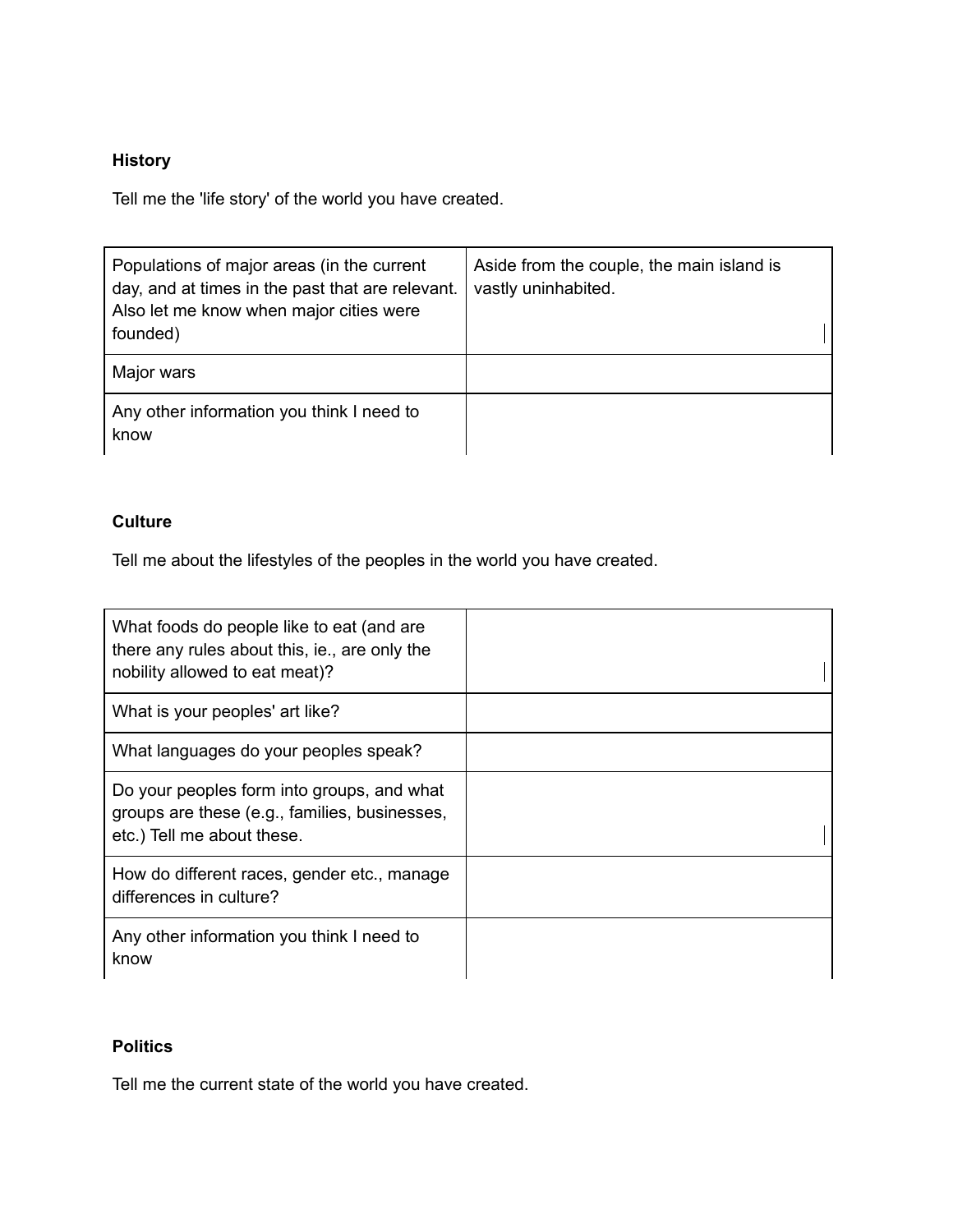| Alliances between countries and/or cities                        |                                                                                                                                                                                                                                                                                                                                                                                           |
|------------------------------------------------------------------|-------------------------------------------------------------------------------------------------------------------------------------------------------------------------------------------------------------------------------------------------------------------------------------------------------------------------------------------------------------------------------------------|
| Alliances between different species                              | The humans on the surrounding islands,<br>mostly fishermen, truly believed and further<br>grew the folk myth, letting an empty boat full of<br>fish and other food and non-perishable item<br>offerings be pushed towards the largest island<br>where the so-called 'beast' lived - lest it moved<br>from its home to terrorise them. No-one ever<br>stayed behind to see if it was true. |
| Religions                                                        |                                                                                                                                                                                                                                                                                                                                                                                           |
| Who determines and enforces the law? Who<br>is their government? |                                                                                                                                                                                                                                                                                                                                                                                           |
| Anything else you think I need to know                           |                                                                                                                                                                                                                                                                                                                                                                                           |

## **Economy**

How does the world you have created go about its business?

| Major businesses and organisations (e.g.,<br>Google, Walmart, MI5, SETI, Illuminati-style<br>secret organisations, etc.) |  |
|--------------------------------------------------------------------------------------------------------------------------|--|
| Major business                                                                                                           |  |
| Quality of education (and who is it available<br>to?                                                                     |  |
| Quality of medical technology (and who is it<br>available to)?                                                           |  |
| Quality of building construction technology                                                                              |  |
| How is food and other goods distributed?                                                                                 |  |
| Add anything else here you think I need to<br>know                                                                       |  |